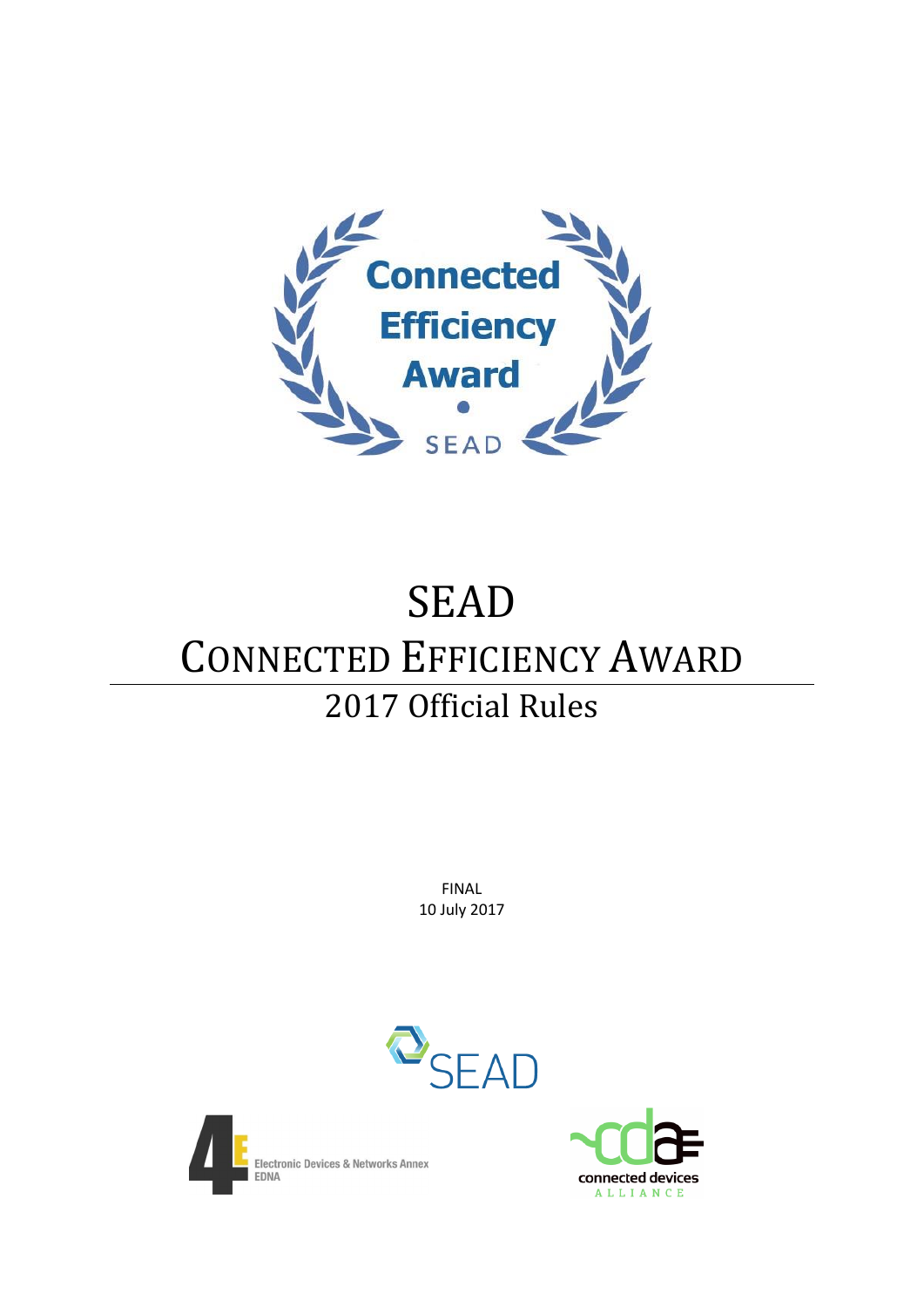### **SUPER-EFFICIENT EQUIPMENT AND APPLIANCE DEPLOYMENT (SEAD™) INITIATIVE**

### **2017 CONNECTED EFFICIENCY AWARD OFFICIAL RULES**

### **1. Background**

**.** 

The world is more interconnected than ever before. Today, network-connected electronic devices reach all corners of the world and require near-constant electrical energy to remain connected. According to the International Energy Agency (IEA) $<sup>1</sup>$ , the number of connected devices could reach</sup> 50 billion by 2020, and rise to 100 billion by 2030. The IEA estimates that the total annual global energy used for device connectivity has already surpassed 600 TWh per year, which is greater than Canada's total electricity consumption in 2011.

Communications between connected devices rely on communications protocols, <sup>2</sup> and these have a significant influence on energy use<sup>3</sup>. The deployment of energy efficient protocols, or in some cases the optional energy efficient aspects within protocol suites, can considerably reduce the energy used for device connectivity.

Energy efficient protocols already exist and can be readily deployed. However, compared to batterypowered devices with limited available energy, there is often not a strong motivation to employ energy efficient protocols in mains-powered devices. Recognizing the importance of promoting and encouraging the uptake of efficient communication protocols in mains-powered devices, the Superefficient Equipment and Appliance Deployment ("SEAD") Initiative, together with the Connected Devices Alliance ("CDA") and the IEA 4E's Electronic Devices and Networks Annex ("EDNA"), are organizing the *2017 Connected Efficiency Award* (the "Award").

The Award will recognize energy efficient communications protocols and their authors*<sup>4</sup>* to identify energy efficient protocols in the market, increase their use in mains-powered connected devices, and spur innovation among protocols developers.

The 2017 Connected Efficiency Award can serve as the basis for future activities, such as a second round of awards for energy efficient protocols, awards for the world's most energy efficient connected devices, harmonization of initiatives and policies that address performance and interoperability of connected devices, etc.

The Collaborative Labeling and Appliance Standards Program ("CLASP" or "Administrator") serves as the Administrator of the Award.

4 Standardization organizations and recognized standards developing bodies/alliances, or individuals/committees within such organisations

<sup>&</sup>lt;sup>1</sup> IEA, 2014. More Data, Less Energy: Making Network Standby More Efficient in Billions of Connected Devices <sup>2</sup> Communications protocols refer to widely-accepted technical documents which specify how networked devices communicate, published by standardization organizations or recognized standards developing organizations / alliances.

<sup>&</sup>lt;sup>3</sup> The energy used to maintain a useable device network connection or maintain device network availability.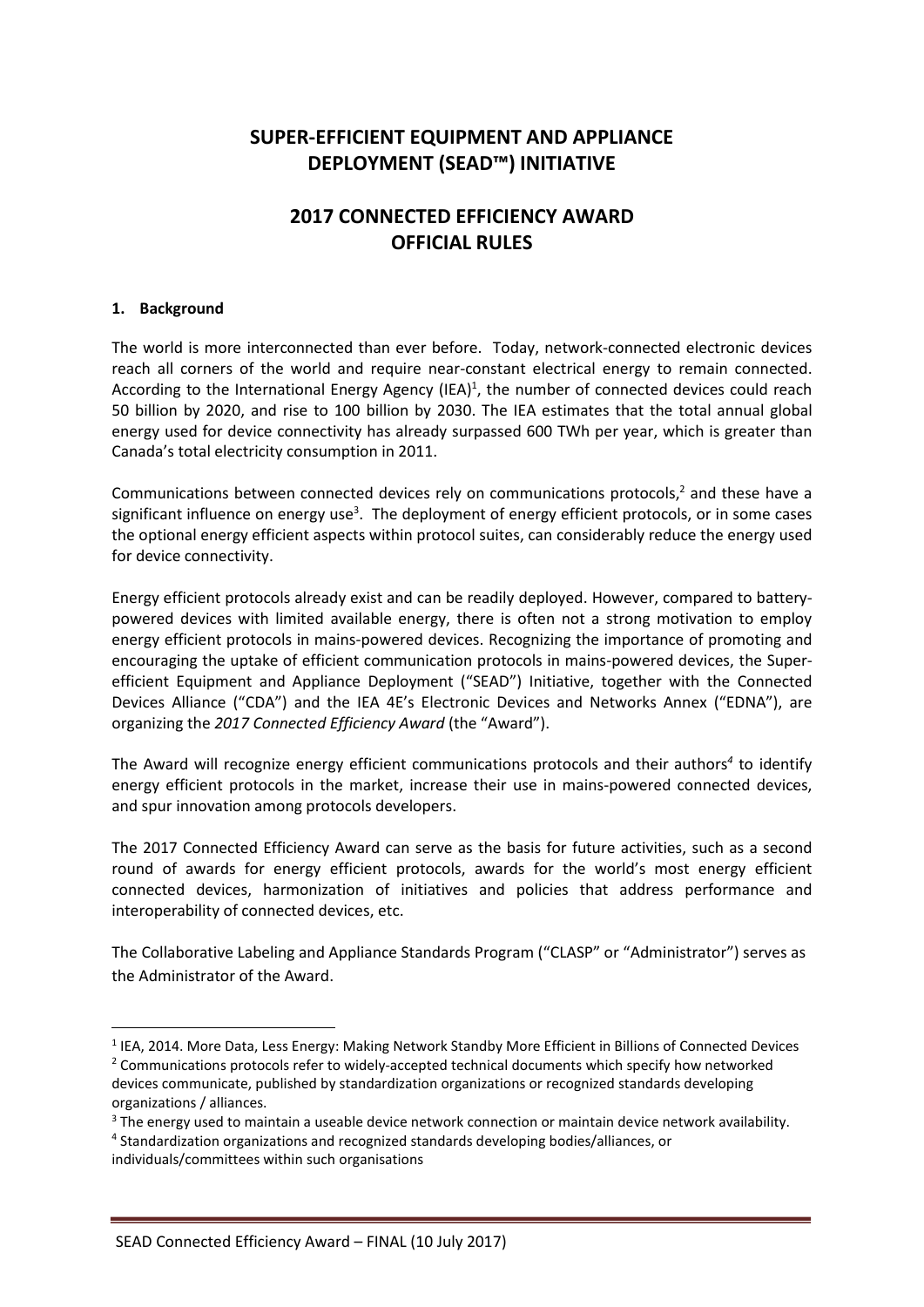### **2. Benefits to Applicants**

Award recipients will receive the following benefits:

- Being part of an innovative program that recognizes leading energy efficiency practices in communications protocols
- Use of the Award to differentiate protocols amongst a vast number of available protocols
- Promotion by SEAD and its global partner network, achieving significant exposure to industry stakeholders and policymakers

### **3. Award Structure**

### **3.1 Eligibility**

An author of a protocol or an individual/organization designated by the author (hereafter an "Applicant") is eligible to submit an application(s). No other entities or persons are eligible for participation.

Eligible protocols (hereafter "Protocols") are communications protocols (or parts/options within), that are suitable for broad uptake within mains-powered equipment and appliances in the residential and/or commercial building sectors.

Protocols at any layer(s) of the Open Systems Interconnection (OSI) Model<sup>5</sup> are eligible. Protocols are eligible regardless of the country in which they were developed or are used.

### **3.2 How to Enter**

Applicants must submit a completed Application Form and supporting documentation via the [online](https://globalleapawards.wufoo.com/forms/m8h5qwz1qtohuy/)  [system](https://globalleapawards.wufoo.com/forms/m8h5qwz1qtohuy/) monitored by the Administrator. Attachment A has a sample Application Form and examples of supporting documentation.

Applicants may submit multiple entries. The Award does not have categories or tiers.

### **3.3 Criteria and Evaluation**

The Administrator, CDA, EDNA, and SEAD will identify a panel of judges ("Judges"), consisting of independent experts in the field of connected devices, to review applications. Judges may be supported by independent technical experts appointed by SEAD.

Judges will review the information submitted by Applicants and conduct a qualitative, desktop evaluation of each entrant protocol against the criteria listed below:

- 1. Relative to its peers, the protocol innovatively optimises individual device power management (of the power consumed for the purpose of device connectivity), or network-wide (multi-device) power management (of the power consumed for the purpose of device connectivity).
- 2. Protocol adheres to the CDA Principles for Energy Efficient Connected Devices<sup>6</sup> (where applicable).

**.** 

<sup>5</sup> Description of OSI model[: https://en.wikipedia.org/wiki/OSI\\_model](https://en.wikipedia.org/wiki/OSI_model)

<sup>6</sup> <http://cda.iea-4e.org/cda-principles>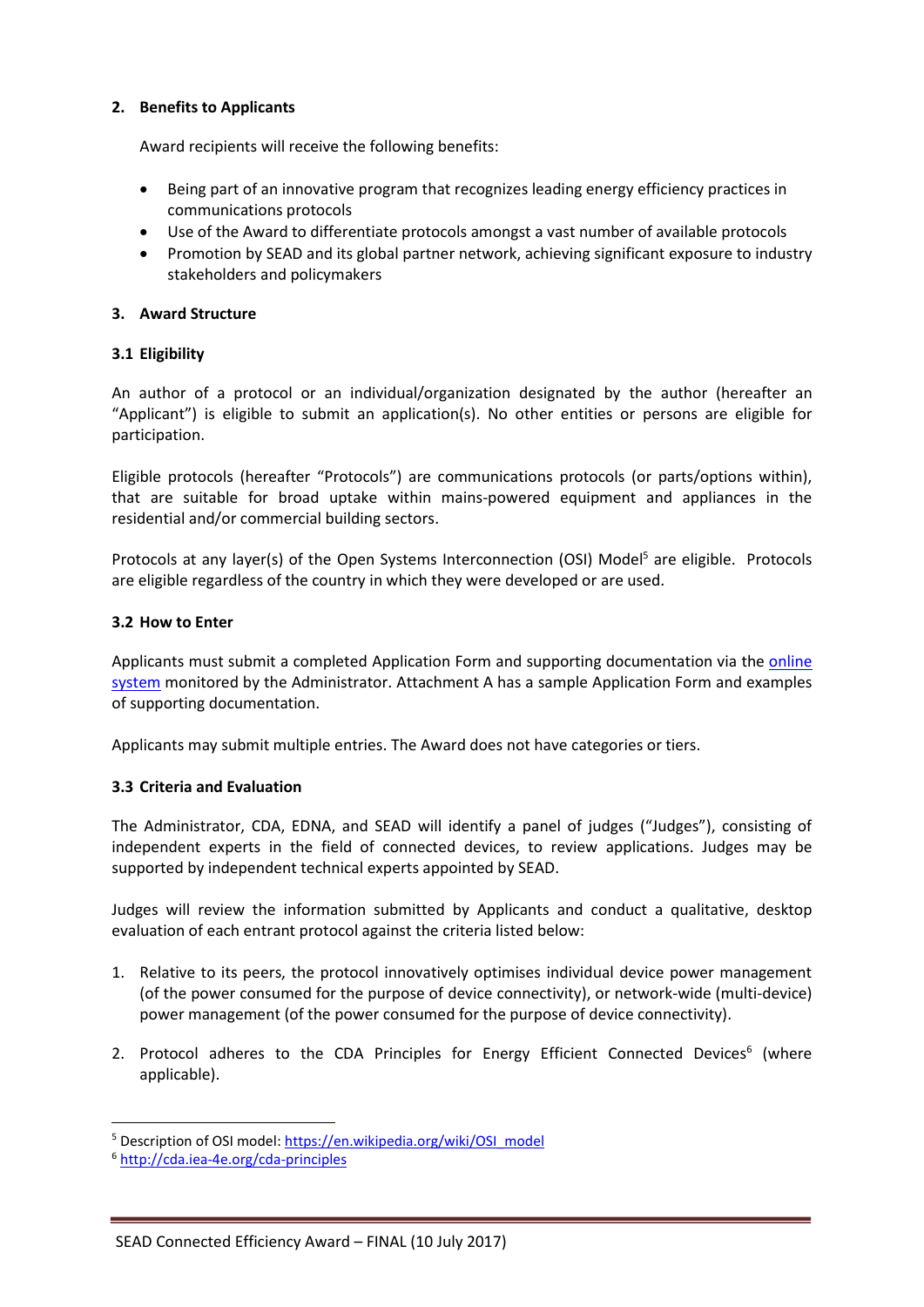- 3. Protocol is fit for its intended purpose (with appropriate attention paid to performance aspects such as range, data rate, latency, compliance with relevant regulations, etc.).
- 4. Protocol has been successfully deployed in significant quantities of commercially-available, mains-powered devices within the preceding 12 months of the closing of the Nomination Period.
- 5. Within the bounds of practicality and subject to the operating context, the Protocol:
	- a. is open<sup>7</sup>
	- b. allows for device inter-operability
	- c. is flexible and considerate of consumer choice
	- d. contains security and privacy features

Protocols that best meet these criteria will be granted a *2017 Connected Efficiency Award*. There is no minimum or maximum limit to the number of protocols that can be granted an award. Collectively, upon verification, awards may not be given if, at the Administrator's sole discretion, an insufficient number of applications have been received.

If determined by the Administrator, Protocols may be required to undergo other verification procedure as part of the evaluation process. This may require the provision of additional information by the Applicant.

### **3.4 Timeline**

**.** 

The Nomination Period begins at 00:00:01 Eastern Daylight Time ("EDT") on 24 July 2017, and ends at 23:59:59 EDT on 31 August 2017 ("Nomination Period"). All applications must be received in accordance with these Official Rules during the Nomination Period to be eligible to receive an Award. All subsequent applications will be deemed void and ineligible for entry. The Administrator's computer is the official time keeping device for the Award.

The Administrator anticipates that all Protocols selected for the *2017 Connected Efficiency Award* will be announced by 29 September 2017.

| <b>Stage</b>               | <b>Timeline</b>          |
|----------------------------|--------------------------|
| <b>Nomination Period</b>   | $24$ July $-31$ August   |
| <b>Evaluation Period</b>   | $01 - 22$ September 2017 |
| <b>Award Announcements</b> | By 29 September 2017     |

A date and location for an Award ceremony will be confirmed. Award recipients and Applicants are strongly encouraged to attend the Award ceremony. However, travel costs will not be reimbursed.

<sup>7</sup> Definition of open:<http://www.itu.int/en/ITU-T/ipr/Pages/open.aspx>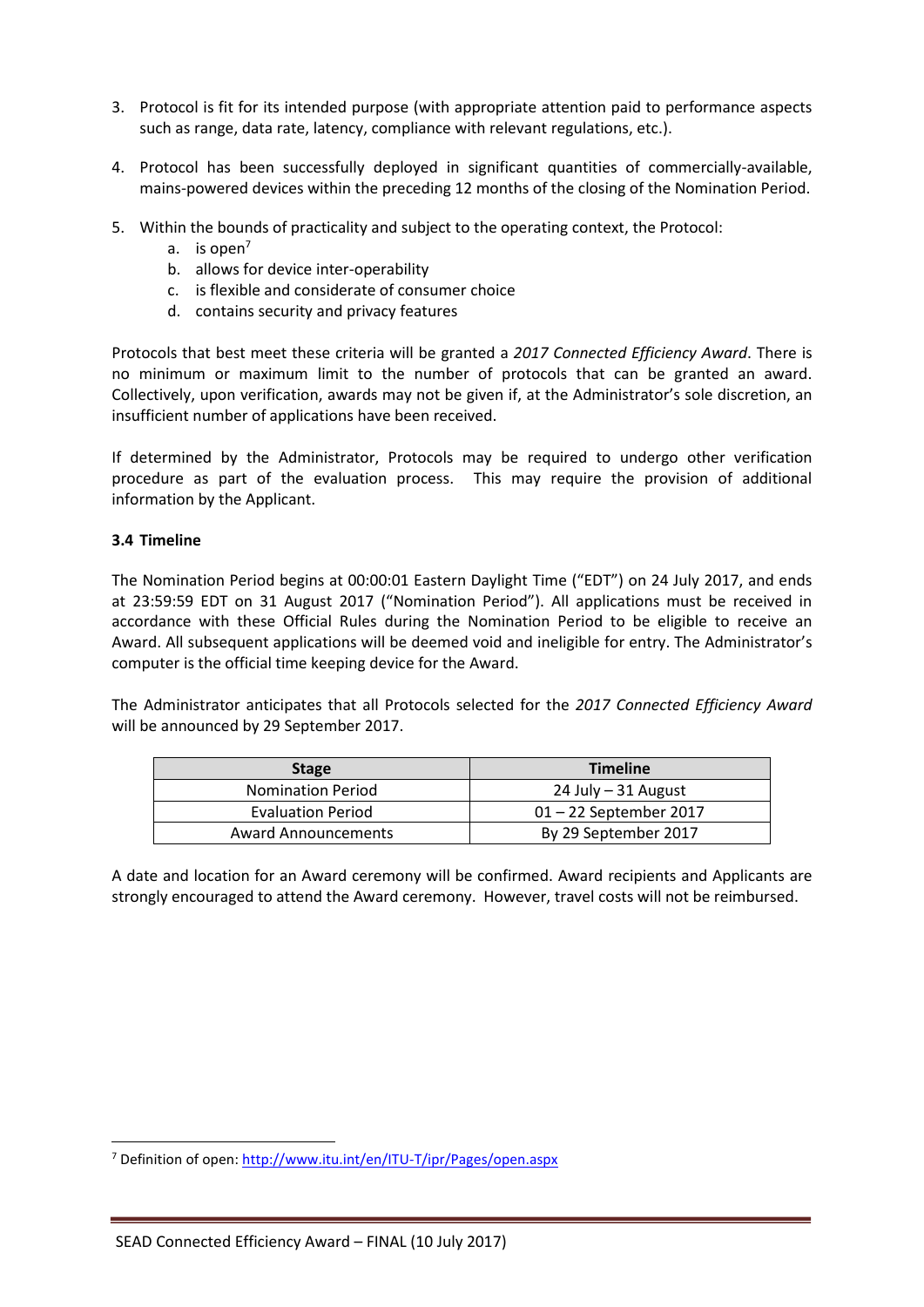### **4. Copy of Official Rules and List of Award recipients**

A copy of this document, other relevant documents and a list of Protocols that receive the *2017 Connected Efficiency Award* will be made available at [www.superefficient.org](http://www.superefficient.org/)

Administrator: Collaborative Labeling & Appliance Standards Program (CLASP), 1401 K Street NW Suite 1100, Washington, DC 20005.

© 2017. All Rights Reserved.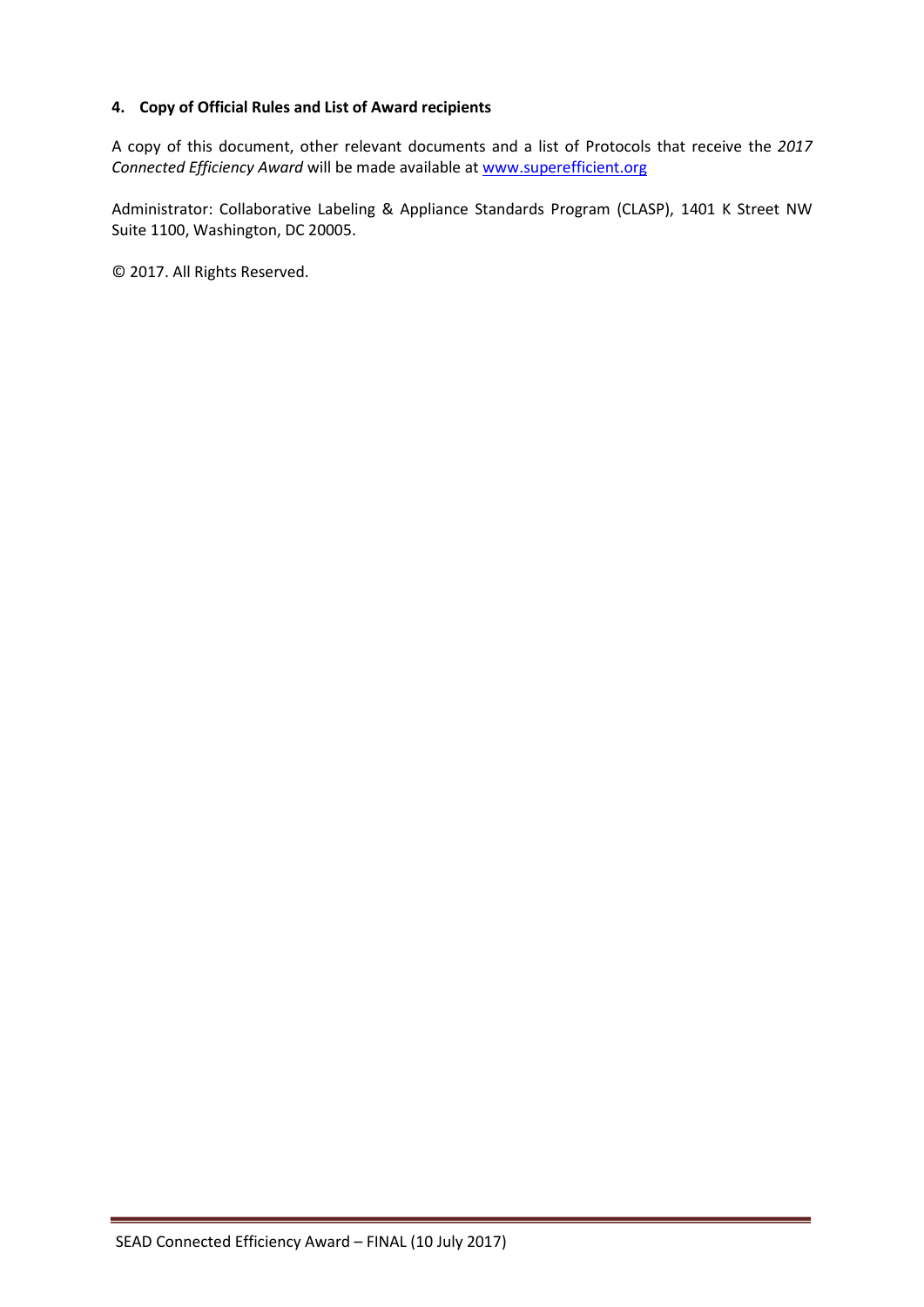# **ATTACHMENT A: APPLICATION FORM AND SUPPORTING DOCUMENTATION**

The information in this table is for reference only. To be eligible for an award, Applicants must submit a completed Application Form and supporting documentation via the **[online system](https://globalleapawards.wufoo.com/forms/m8h5qwz1qtohuy/)** monitored by the Administrator.

| <b>Field Name</b>                                                                                                                                                                                                                                                                                                                          | <b>Entry Field</b>                                                                                                   | <b>Examples of Supporting</b><br><b>Documentation</b>                                                                                                                                                                     |  |  |
|--------------------------------------------------------------------------------------------------------------------------------------------------------------------------------------------------------------------------------------------------------------------------------------------------------------------------------------------|----------------------------------------------------------------------------------------------------------------------|---------------------------------------------------------------------------------------------------------------------------------------------------------------------------------------------------------------------------|--|--|
| <b>Applicant Details</b><br>А.                                                                                                                                                                                                                                                                                                             |                                                                                                                      |                                                                                                                                                                                                                           |  |  |
| 1. Contact name                                                                                                                                                                                                                                                                                                                            |                                                                                                                      |                                                                                                                                                                                                                           |  |  |
| 2. Contact Title                                                                                                                                                                                                                                                                                                                           |                                                                                                                      |                                                                                                                                                                                                                           |  |  |
| 3. Applicant's Organization                                                                                                                                                                                                                                                                                                                |                                                                                                                      |                                                                                                                                                                                                                           |  |  |
| 4. Phone number (w/ country code)                                                                                                                                                                                                                                                                                                          |                                                                                                                      |                                                                                                                                                                                                                           |  |  |
| 5. Email                                                                                                                                                                                                                                                                                                                                   |                                                                                                                      |                                                                                                                                                                                                                           |  |  |
| 6. If applicant's organization is not the author of<br>the protocol, does it have permission from the<br>protocol's authoring organization to submit an<br>application?                                                                                                                                                                    | Yes / no                                                                                                             | Provide correspondence from<br>protocol authoring organization                                                                                                                                                            |  |  |
| <b>Protocol Details</b><br>В.                                                                                                                                                                                                                                                                                                              |                                                                                                                      |                                                                                                                                                                                                                           |  |  |
| 1. Protocol author(s)                                                                                                                                                                                                                                                                                                                      |                                                                                                                      |                                                                                                                                                                                                                           |  |  |
| 2. Authoring organization location                                                                                                                                                                                                                                                                                                         |                                                                                                                      |                                                                                                                                                                                                                           |  |  |
| 3. Protocol name                                                                                                                                                                                                                                                                                                                           |                                                                                                                      |                                                                                                                                                                                                                           |  |  |
| 4. Protocol version                                                                                                                                                                                                                                                                                                                        |                                                                                                                      |                                                                                                                                                                                                                           |  |  |
| 5. Protocol date published                                                                                                                                                                                                                                                                                                                 |                                                                                                                      |                                                                                                                                                                                                                           |  |  |
| 6. Select the layer(s) where the protocol operates<br>within the OSI layer model                                                                                                                                                                                                                                                           | □ Application<br>□ Presentation<br>$\Box$ Session<br>□ Transport<br>$\Box$ Network<br>$\Box$ Data Link<br>□ Physical |                                                                                                                                                                                                                           |  |  |
| 7. Description (in lay person's language) of the<br>protocol, how it operates, and the types of<br>mains-powered devices suitable to utilize the<br>Protocol                                                                                                                                                                               |                                                                                                                      | • Peer-reviewed articles about the<br>protocol<br>• User manual/guide<br>• Any other supporting<br>documentation                                                                                                          |  |  |
| <b>Criteria Evaluation</b><br>C.                                                                                                                                                                                                                                                                                                           |                                                                                                                      |                                                                                                                                                                                                                           |  |  |
| 1. Description (in lay person's language) of how<br>the protocol innovatively optimizes individual<br>device power management (of the<br>power<br>consumed<br>for<br>the<br>of<br>device<br>purpose<br>connectivity), or network-wide (multi-device)<br>power management (of the power consumed for<br>the purpose of device connectivity) |                                                                                                                      | • Laboratory test results of power<br>used for device connectivity<br>• Comparative test results with the<br>protocol disabled to demonstrate<br>the power management benefits<br>• Any other supporting<br>documentation |  |  |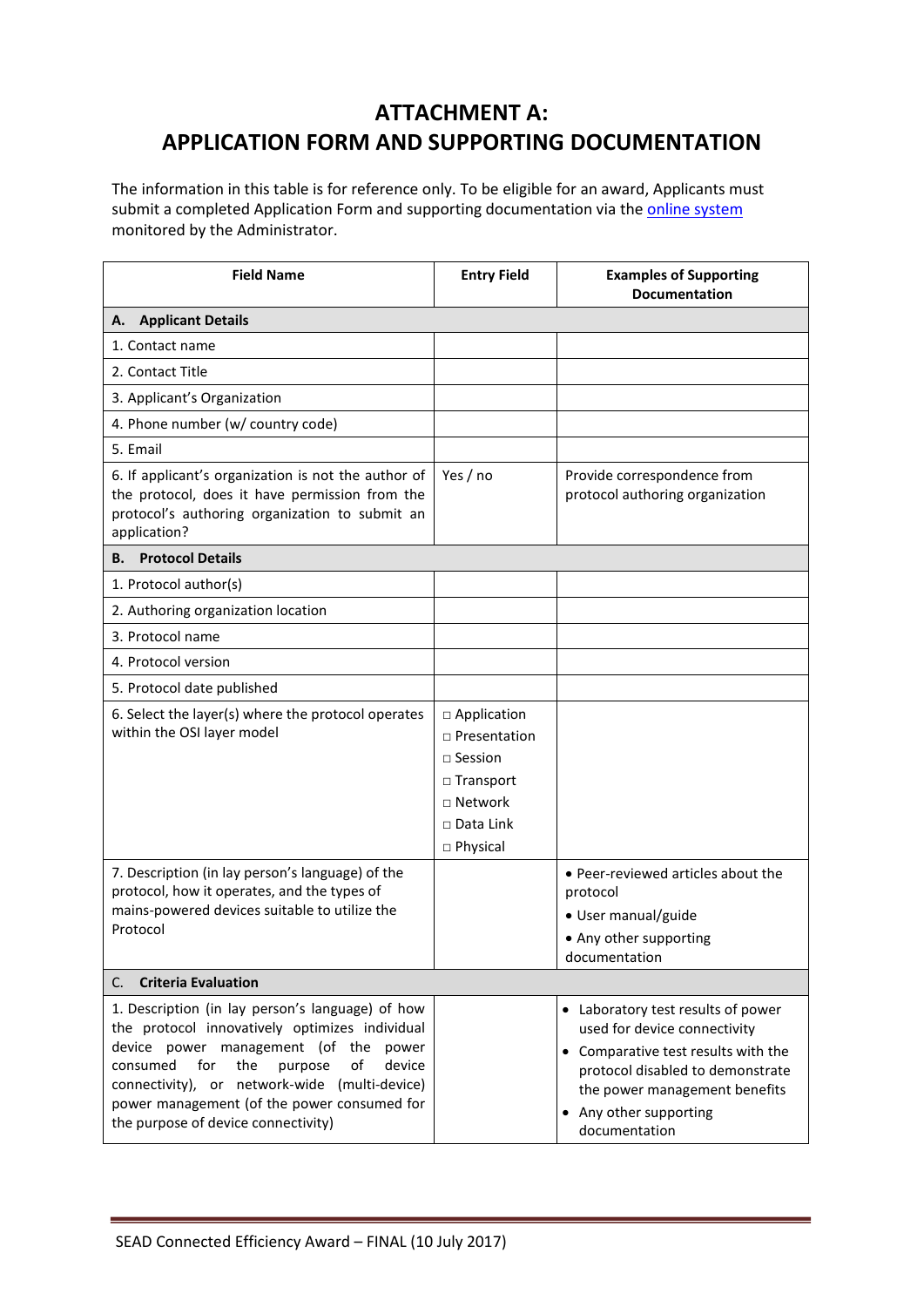| <b>Field Name</b>                                                                                                                                                                                                                                | <b>Entry Field</b> | <b>Examples of Supporting</b><br><b>Documentation</b>                                                                                                                                                                                                                                                                                        |
|--------------------------------------------------------------------------------------------------------------------------------------------------------------------------------------------------------------------------------------------------|--------------------|----------------------------------------------------------------------------------------------------------------------------------------------------------------------------------------------------------------------------------------------------------------------------------------------------------------------------------------------|
| 2. Description (in lay person's language) of how<br>the protocol adheres to the CDA Principles for<br><b>Energy Efficient Connected Devices</b>                                                                                                  |                    |                                                                                                                                                                                                                                                                                                                                              |
| 3. Description (in lay person's language) of how<br>the protocol is fit for its intended purpose (with<br>appropriate attention paid to performance<br>aspects such as range, data rate, latency,<br>compliance with relevant regulations, etc.) |                    |                                                                                                                                                                                                                                                                                                                                              |
| 4. Description and examples of the types of<br>commercially-available, mains-powered devices<br>using the Protocol                                                                                                                               |                    | • Letter(s) from device<br>manufacturer(s) indicating<br>quantities of shipped mains-<br>powered products utilizing the<br>protocol<br>• Documentation of protocol's<br>selection in procurement<br>processes<br>• Technical documentation or user<br>manual of products that use the<br>Protocol<br>• Any other supporting<br>documentation |
| 5. Is the Protocol open? Briefly explain                                                                                                                                                                                                         |                    |                                                                                                                                                                                                                                                                                                                                              |
| 6. Briefly explain the degree of device inter-<br>operability that the Protocol allows                                                                                                                                                           |                    |                                                                                                                                                                                                                                                                                                                                              |
| 7. Is the Protocol flexible and considerate of<br>consumer choice? Briefly explain                                                                                                                                                               |                    |                                                                                                                                                                                                                                                                                                                                              |
| 8. Briefly explain the Protocol's security and<br>privacy features                                                                                                                                                                               |                    |                                                                                                                                                                                                                                                                                                                                              |
| <b>Other Supporting Documentation</b><br>D.                                                                                                                                                                                                      |                    |                                                                                                                                                                                                                                                                                                                                              |
| Please attach any other information or<br>documentation to support your entry                                                                                                                                                                    | N/A                | • Any other supporting<br>documentation                                                                                                                                                                                                                                                                                                      |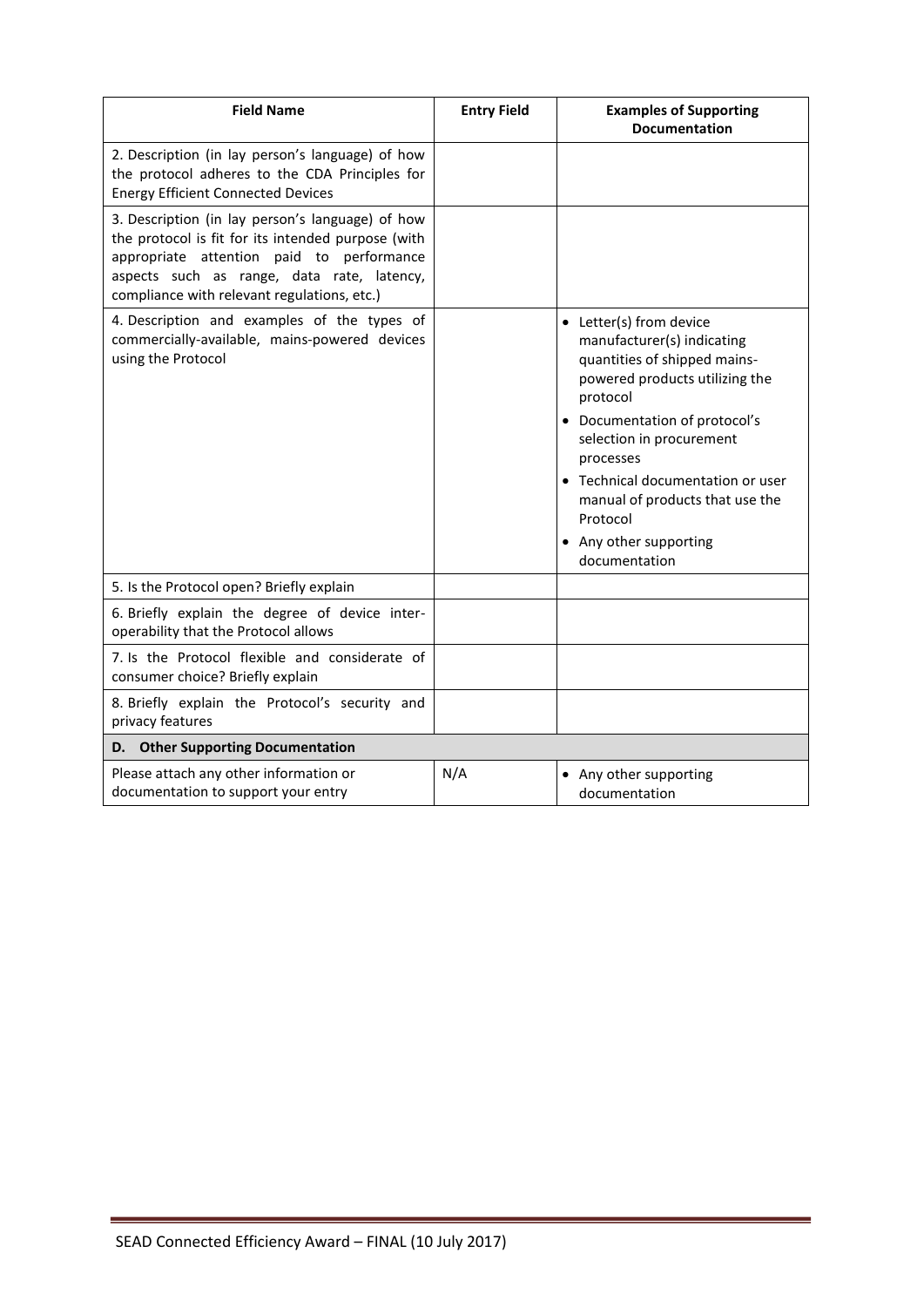### **ATTACHMENT B: PARTICIPATION GUIDELINES**

### **1. Use of Applicant Information.**

All information provided must be truthful, accurate, and complete. Eligibility may be verified at any time. Applicants agree to cooperate with the Administrator to provide additional information regarding the Protocol within the period specified or the application can be deemed null and void. All Applicants are solely responsible for the Protocols that they submit for consideration.

Participation in the Award is at the sole and absolute discretion of Administrator. Information submitted with or in the application form will not be returned to Applicants. Applicants agree and acknowledge that the information submitted in or with the application form does not contain any confidential or trade secret information and may be disclosed in whole or in part. Although the Administrator retains the right to disclose information upon its discretion, the Administrator has no current plans to disclose information about nominated protocols that do not receive an award.

By participating in this Award, Applicants agree and hereby grant SEAD permission to use statements, quotes, testimonials, photographs, designs, models, and/or any other non-confidential material(s) provided by you as part of the Award entry, as well as your name, photograph, likeness, and, if applicable, the name of eligible Applicants' company and affiliation, for advertising, and/or promotional purposes without any additional compensation to eligible Applicants unless prohibited by law. Applicants retain ownership of the Protocols' intellectual property rights in the Award entry, subject to SEAD's rights to reprint, display, reproduce, perform, and exhibit non-confidential information from the Award entry for advertising and/or promotional purposes. By participating in this Award, Applicants agree that any materials SEAD generates is the sole property of SEAD.

### **2. Use of Applicant's Name in Publicity.**

Except where and as may be prohibited by law, participation in the Award constitutes express permission of the Applicant for the Administrator (and those acting pursuant to the authority of the Administrator) to use Applicant's name in advertising, trade, and publicity purposes for the Award in all forms of media now known or hereafter discovered or devised, worldwide, in perpetuity, without further notice, review or approval, or compensation. This permission is perpetual and irrevocable.

### **3. General Conditions.**

By participating in the Award, each Applicant fully and unconditionally agrees to and accepts the Award Official Rules and the decisions of the Administrator, which are final and binding in all respects. By participating in the Award, each Applicant waives any right to claim ambiguity in the Official Rules. An Applicant is not an Award recipient until it has fully complied with the Official Rules. The Administrator reserves the right, in its sole and absolute discretion, to cancel, terminate, modify, extend, or suspend the Award (in whole or in part) should non-authorized intervention, fraud, or other causes corrupt or affect the administration, security, fairness, or proper conduct of the Award. In such case, the Administrator may grant an award (from all eligible applications received for the Award) prior to and/or after (if appropriate) the action taken by Administrator or via some other means determined by the Administrator in its sole and absolute discretion to be fair, appropriate and consistent with the Official Rules. Administrator reserves the right to disqualify any Applicant it determines, in its sole and absolute discretion, is or is attempting or intending to: (a) tamper with any aspect of the operation of the Award, (b) defraud the Award, (c) undermine the legitimate operation of the Award by cheating, deception, or other unfair playing practices, (d)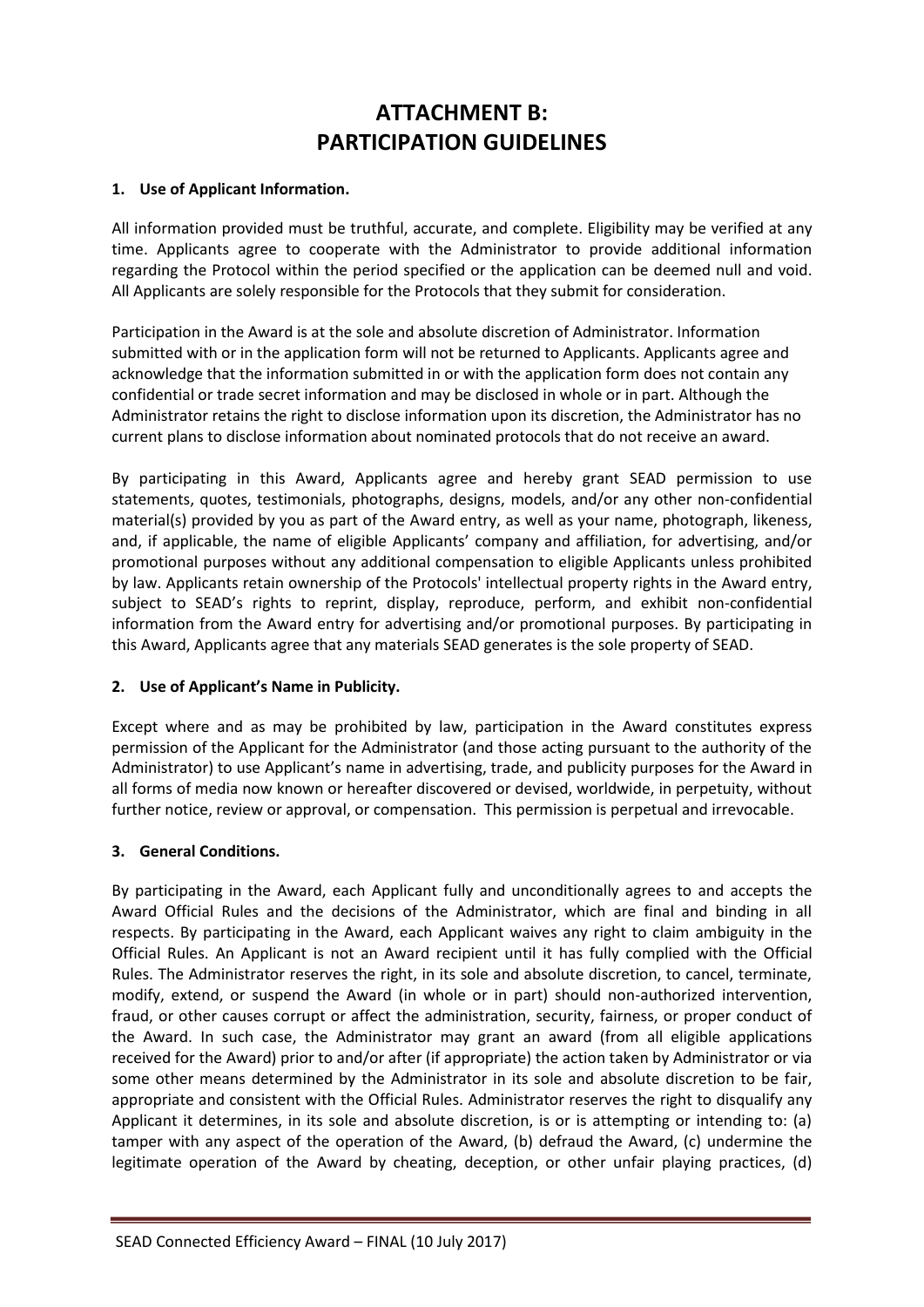annoy, abuse, threaten, or harass any other participants, the Administrator, judges, or representatives of SEAD, CDA, or EDNA, or (e) act in violation of the Official Rules. In such event, the Administrator reserves the right (in addition to disqualification of such Applicant) to seek damages from any such Applicant to the fullest extent permitted by law. The Administrator's failure to enforce any provision of the Official Rules shall not constitute a waiver of that provision. Any entity that enters the Award through means not permitted by the Official Rules is subject to disqualification. The Administrator is not required to respond to questions about the Award.

### **4. General Release and Waiver of Claims.**

By entering this Award, each Applicant hereby releases the Administrator, and all of their respective parents, subsidiaries, affiliates, advertising agencies, and all of their respective directors, officers, governors, employees, shareholders, and agents (collectively, the "Releasees") from: (i) any and all liability, loss, harm, damage, cost, expense, or claims, including third party claims based on publicity and/or privacy rights, defamation, and intellectual property associated with the Applicant or Award recipient's participation in this Award program, any award associated with this Award program, and/or use or misuse of any award in connection with this Award program, including, but not limited to, all reasonable counsel fees and court costs incurred; (ii) anything related to the Award, or execution of this Award (or participation therein), including pre-emption, cancellation, or rescheduling; and (iii) anything that may occur in connection with acceptance and/or use of the award or while participating in the Award, even if caused or contributed to by the negligence of Releasees. Each Applicant also agrees to release, discharge, indemnify, and hold harmless Administrator and all other Releasees from any claims, losses, and damages arising out of, or relating to: Applicant's participation in this Award or any Award-related activities and the acceptance and use, misuse, or possession of any Award awarded hereunder (including, without limitation, any misrepresentation made by the Applicants in connection with the Award; any disclosure of information by Administrator allowed under these rules; Applicant's use or misuse of the Award IP; any non-compliance by the Applicants with the Official Rules; the Products, including, without limitation, the development, sale, use, distribution, manufacture, malfunction, design, or product liability of the Products; claims brought by persons or entities other than the parties to the Official Rules arising from or related to the Applicant's involvement with the Award; acceptance, possession, misuse or use of any Award or participation in any Award-related activity or participation in this Promotion; any malfunction, error or other problem arising in connection with the collection, processing, or retention of entry information; or any typographical or other error in the printing, offering or announcement of any Award or Award recipient. The foregoing includes, without limitation, any claim for personal injury, property loss or damage, or death.

### **5. Limitations of Liability.**

Neither Administrator's nor any other Releasee is responsible for lost, late, incomplete, stolen, misdirected, illegible, erroneous or incomplete applications. Neither Administrator nor any other Releasee is responsible for any incorrect or inaccurate information, whether caused by Applicant, tampering, or by any of the equipment or programming associated with or utilized in the Award, and neither Administrator nor any Releasee assumes responsibility for any error, omission, defect, theft, destruction, or unauthorized access to the materials related to the Award, or for any damage to any computer related to or resulting from participating in the or entering the Award. No responsibility is assumed by the Administrator for lost, late, mutilated, incomplete, illegible, stolen, misdirected, erroneous or delayed entries or e-mail; or for any computer, telephone, cable, satellite, network, electronic or on-line/Internet hardware or software malfunctions, failures, connections, or availability, or garbled or jumbled transmissions, or service provider/Internet/website use, accessibility or availability, or traffic congestion, or unauthorized human intervention, other errors of any kind, including without limitation, testing results, whether human, mechanical, electronic or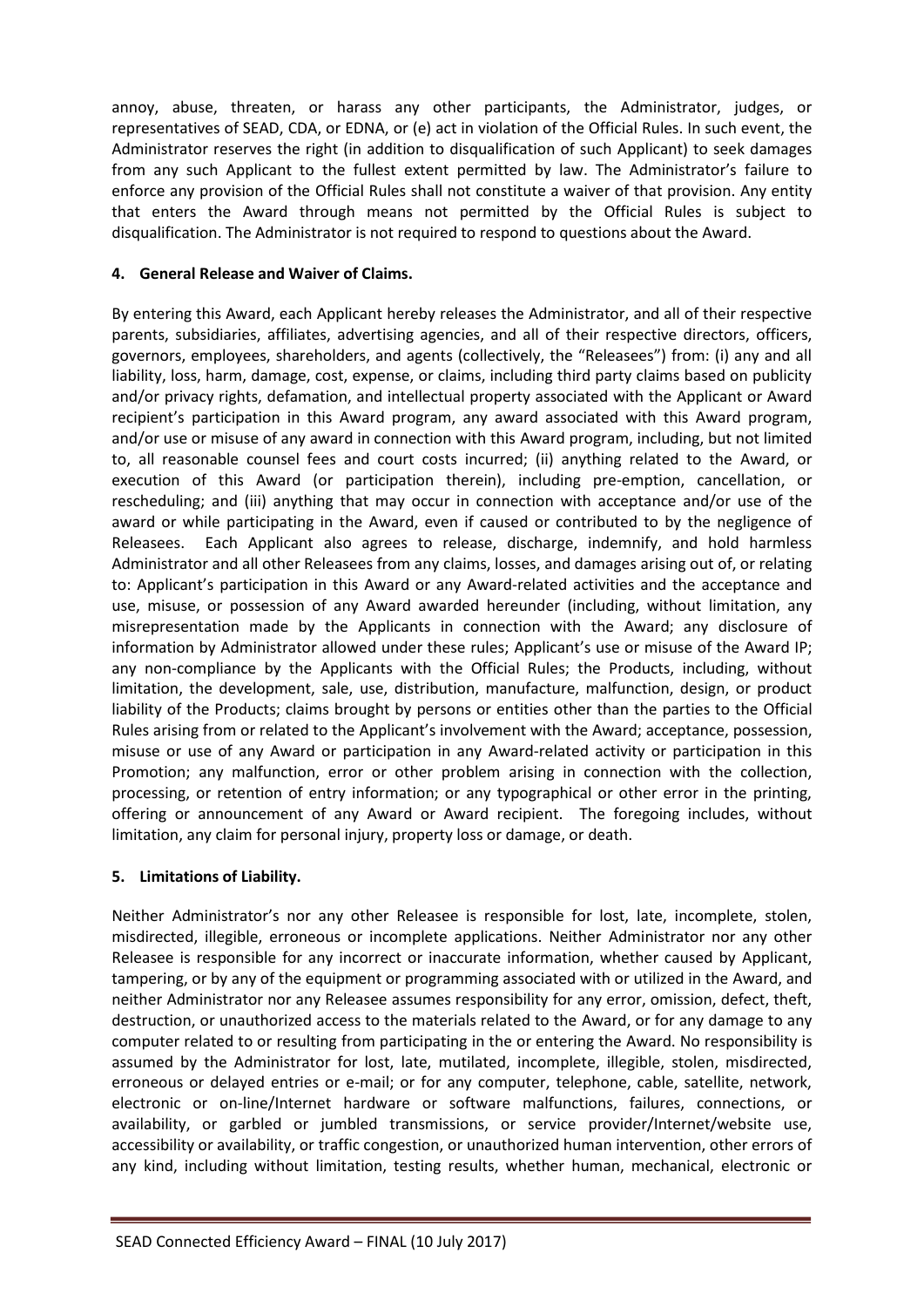network, or the incorrect or inaccurate capture of entry or other information or the failure to capture, or loss of, any such information. Any use of robotic, macro, automatic, programmed or like entry methods will void all such entries by such methods. No responsibility is assumed by the Administrator for any incorrect or inaccurate information, whether caused by Applicant, website users, testing organizations, tampering, hacking, Product testing or by any of the equipment or programming associated with or utilized in the Award; and none of the Releasees assume any responsibility for any error, omission, interruption, deletion, defect, delay in operation of the Award. IN NO EVENT WILL THE ADMINISTRATOR OR ANY RELEASEE BE RESPONSIBLE OR LIABLE FOR ANY INJURIES, CLAIMS, ACTIONS, DAMAGES, LOSSES, OR LIABILITY OF ANY KIND, INCLUDING DIRECT, INDIRECT, INCIDENTAL, CONSEQUENTIAL, OR PUNITIVE DAMAGES RESULTING FROM OR ARISING FROM PARTICIPATION IN, OR THE PRODUCTION, AWARD, OR ADMINISTRATION OF, THE AWARD, OR ACCEPTANCE, POSSESSION, USE, MISUSE, OR NONUSE OF AN AWARD.

WITHOUT LIMITING THE FOREGOING, ALL AWARD ARE PROVIDED "AS IS" WITHOUT WARRANTY OF ANY KIND, EITHER EXPRESS OR IMPLIED, INCLUDING BUT NOT LIMITED TO, THE IMPLIED WARRANTIES OF MERCHANTABILITY, FITNESS FOR A PARTICULAR PURPOSE, OR NON-INFRINGEMENT. SOME JURISDICTIONS MAY NOT ALLOW THE LIMITATIONS OR EXCLUSION OF LIABILITY FOR INCIDENTAL OR CONSEQUENTIAL DAMAGES OR EXCLUSION OF IMPLIED WARRANTIES, SO SOME OF THE ABOVE LIMITATIONS OR EXCLUSIONS MAY NOT APPLY TO YOU. CHECK YOUR LOCAL LAWS FOR ANY RESTRICTIONS OR LIMITATIONS REGARDING THESE LIMITATIONS OR EXCLUSIONS. ANY ATTEMPT BY AN APPLICANT OR ANY OTHER INDIVIDUAL TO DELIBERATELY UNDERMINE THE LEGITIMATE OPERATION OF THE AWARD IS A VIOLATION OF CRIMINAL AND CIVIL LAWS, AND SHOULD ANY SUCH ATTEMPT BE MADE, THE ADMINISTRATOR RESERVES THE RIGHT TO SEEK DAMAGES FROM ANY SUCH PERSON OR ENTITY TO THE FULLEST EXTENT PERMITTED BY LAW.

### **6. Choice of Law.**

The Award is subject to all applicable laws as indicated in this section.

All United States federal, state, and local laws and regulations apply to the Award, regardless of Region. Applicants agree that: (1) any and all disputes, claims, and causes of action arising out of or connected with this Award, or the determination of the recognized Protocols, shall be resolved individually, without resort to any form of class action; (2) any and all claims, judgments, and award shall be limited to actual out-of-pocket costs incurred, including costs associated with entering this Award but in no event attorneys' fees. All Applicants acknowledge and agree that the Award shall be administered solely in the District of Columbia, United States of America, and that all issues and questions concerning the construction, validity, interpretation, and enforceability of the Official Rules, or the rights and obligations of Applicants and/or Administrator in connection with the Award, shall be governed by, and construed solely and exclusively in accordance with, the laws of the District of Columbia, United States of America, without regard to conflicts of law/choice of law doctrine of any other jurisdiction, and all proceedings shall exclusively take place in the United States District Court for the District of Columbia. Applicants agree to the exclusive jurisdiction of such court and waives any right to change of venue or any like right.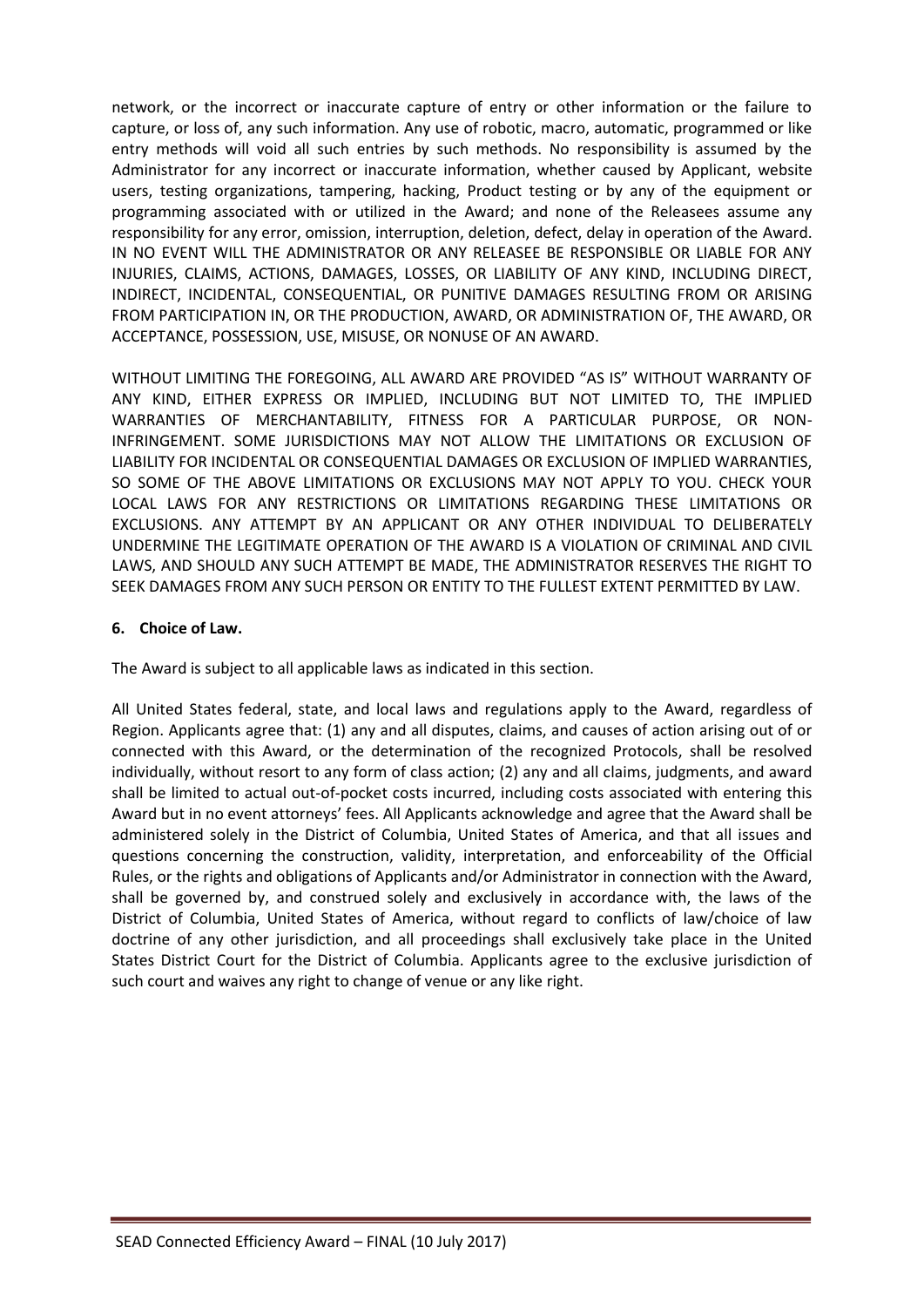## **ATTACHMENT C: GUIDELINES FOR USE OF SEAD's INTELLECTUAL PROPERTY**

### **1. Use of SEAD Marks and References to the Award.**

1.1 Subject to the Official Rules for the Super-efficient Equipment and Appliance Deployment ("SEAD") *2017 Connected Efficiency Award* (the "Award"), and using the same capitalized terms as used in the Official Rules unless indicated herein to the contrary, pursuant to these policies and guidelines ("Guidelines"), each Award recipient shall have a non-exclusive, nontransferrable, restricted, revocable limited right to use and refer to the phrase "2017 SEAD Connected Efficiency Award Recipient", or similar phrases (the "Phrase"), solely in a factual manner or context, and solely in connection with materials or activities specifically related to the particular recognized Protocol that (i) have been previously reviewed and approved by SEAD in the first instance; and (ii) must comply with the Guidelines at all times. Once the use of the Phrase and SEAD name in materials or activities has been approved by SEAD, subsequent materials or activities that do not alter or modify the use of the Phrase or SEAD name need not be submitted for approval. Except upon the prior written consent of SEAD in each instance, the Phrase and SEAD name must only be used in association with the recognized Protocol as submitted in the application. For the avoidance of doubt, the Phrase and SEAD name may not be used in any way or for any purposes whatsoever in connection or association with other nonrecognized Protocol that may be considered upgrades or derivatives of the recognized Protocol.

### 1.2

- 1.2.1 Any use or reference of the Phrase or to the SEAD name beyond use in a factual manner or context (for example, packaging, advertising, marketing materials and/or the Award entry's website for the recognized Protocol), shall require the Award recipient to:
	- 1.2.1.1 obtain written permission from SEAD prior to its use or distribution, including where such approval is contingent on strict adherence to the Guidelines.
	- 1.2.1.2 maintain the quality controls and abide by the minimum standards of quality control provided in the Guidelines.
	- 1.2.1.3 execute such further documents, assignments, agreements, and instruments and take any further acts as SEAD may deem necessary and reasonably request in order to effectuate these terms.
- 1.2.2 SEAD will retain all rights, including intellectual property rights, associated with the Phrase (and any variants) and the SEAD name and reserves the right to monitor and/or police the use of the Phrase or any other reference to SEAD names, marks or trademarks, including without limitation, on any Recognized Protocol or other materials associated with the Recognized Protocol.
- 1.2.3 It is understood the Guidelines may be updated and/or modified periodically in SEAD's sole discretion, and you agree to accept and be bound by any updates and/or modifications. You further agree to abide by your use or reference of the Phrase or any other SEAD owned names or marks in a manner expressly consistent with the minimum standard of quality controls specified and as updated and/or modified in the Guidelines.